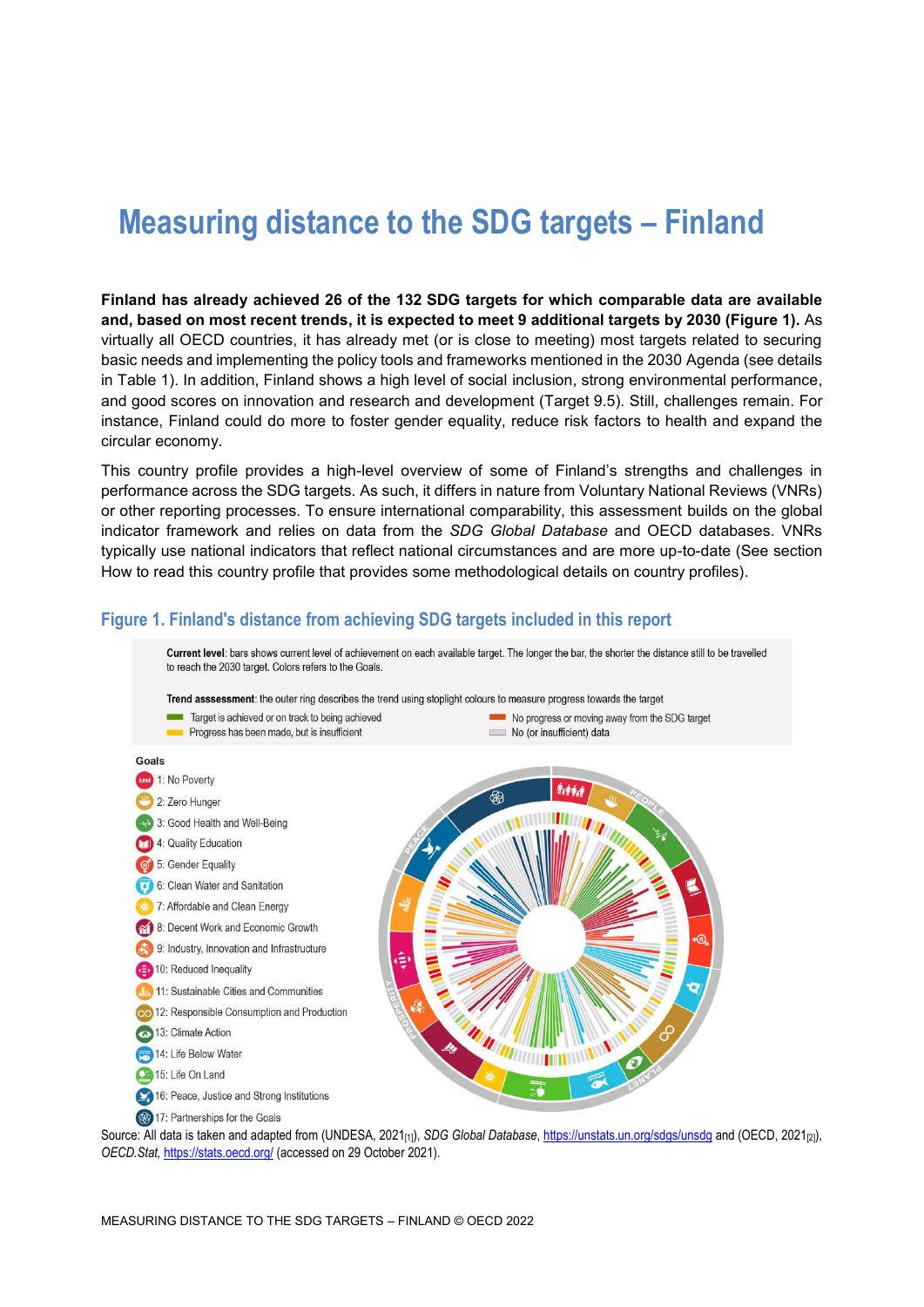# **Main strengths**

**Social inclusion is high in Finland**. Finland has one of the lowest poverty rates in the OECD, with the prevalence of relative income poverty at 7% in 2018 and of multidimensional poverty at 16%, in both cases 5 percentage points below the OECD average. While income poverty has been pretty stable over the past decades, multi-dimensional poverty appears to be on a downward trend (Targets 1.2 and 10.2). Such a low level of poverty is partly explained by the breadth of the redistributive system – the redistributive impact of Finland's tax and transfer system is among the highest in the OECD (Target 10.4) – but also by its comprehensive social protection framework (Target 1.3). Beyond income, Finland also meets the criteria on migration policies to facilitate orderly, safe, regular and responsible migration, and on mobility of people (Target 10.7).

**Finland shows strong environmental performances.** Almost half of the country's electricity generation and of total final energy consumption comes from renewable sources (Target 7.2). Still, while improving, energy intensity remains comparatively high due to Finland's cold climate, low population density and the large share of energy-intensive industry (Target 7.3). Beyond energy, Finland also reports good performances on other environmental targets. For instance, mean human exposure to PM<sub>2.5</sub> in cities (at 6 µg per cubic meter in 2019) was below the WHO-recommended level, and has been decreasing (Target 11.6). When it comes to the protection of biodiversity, protected areas cover 13% of the total land and 12% of marine areas. Finland has therefore met the Aichi target of conserving at least 10% of marine areas but remains below the 17% target for terrestrial areas and inland waters. However, when including statutory protected areas on state-owned and private land, as well as the sites reserved for nature conservation, which are in the process of being officially created, and sites under "other effective conservation measures", the target for terrestrial areas can also be considered as achieved. In addition, between two thirds and three quarter of freshwater, terrestrial and marine areas, and almost all mountain areas that are key for biodiversity, are already protected (Targets 14.5, 15.1, 15.4). Finland has also implemented some of the policy instruments listed under the Planet category, including by Targets 14.6 on harmful subsidies to fisheries, 15.6 on benefits from genetic resources and 15.8 on invasive alien species. While the loss of biodiversity is a global concern, the conservation status of major species in Finland is much better than in most OECD countries (Target 15.5).

# **Main challenges**

**Although health status remains high, behavioural risk factors are a challenge to people's health.**  Finland's population enjoys good access to health care, with a broad benefits package and low out-ofpocket payments (Target 3.8), while the mortality rate attributed to cardiovascular disease, cancer, diabetes or chronic respiratory disease is below the OECD average, thanks to its effective prevention policies (Target 3.4). Still, behavioural risk factors – especially poor nutrition, smoking, physical inactivity and alcohol consumption – are major drivers of morbidity and mortality in Finland. Adult smoking (Target 3.a) has been declining but 12% of the population still smoke daily. In addition, almost one third of the adult population is obese (Target 2.2). While alcohol consumption per adult is around the OECD average, around one-tenth of adults reported alcohol use disorders (Target 3.5).

**Despite some strength, Finland could do more to foster gender equality.** There is scope to improve the legal framework on gender equality – Finland is below the OECD average when it comes to the "overarching legal frameworks and public life", "violence against women" and "marriage and family" dimensions but it is ahead of the average on "employment and economic benefits" (Target 5.1). Further, Finland has a legal framework that protects women from genital mutilation (Target 5.3). Beyond the legal framework, women bear the lion share of unpaid care and housework, although this gap is almost one hour below the OECD average (Target 5.4). They also remain underrepresented in economic spheres (Target 5.5) – only a third of managerial positions are held by women. Further, while more reliable

**2**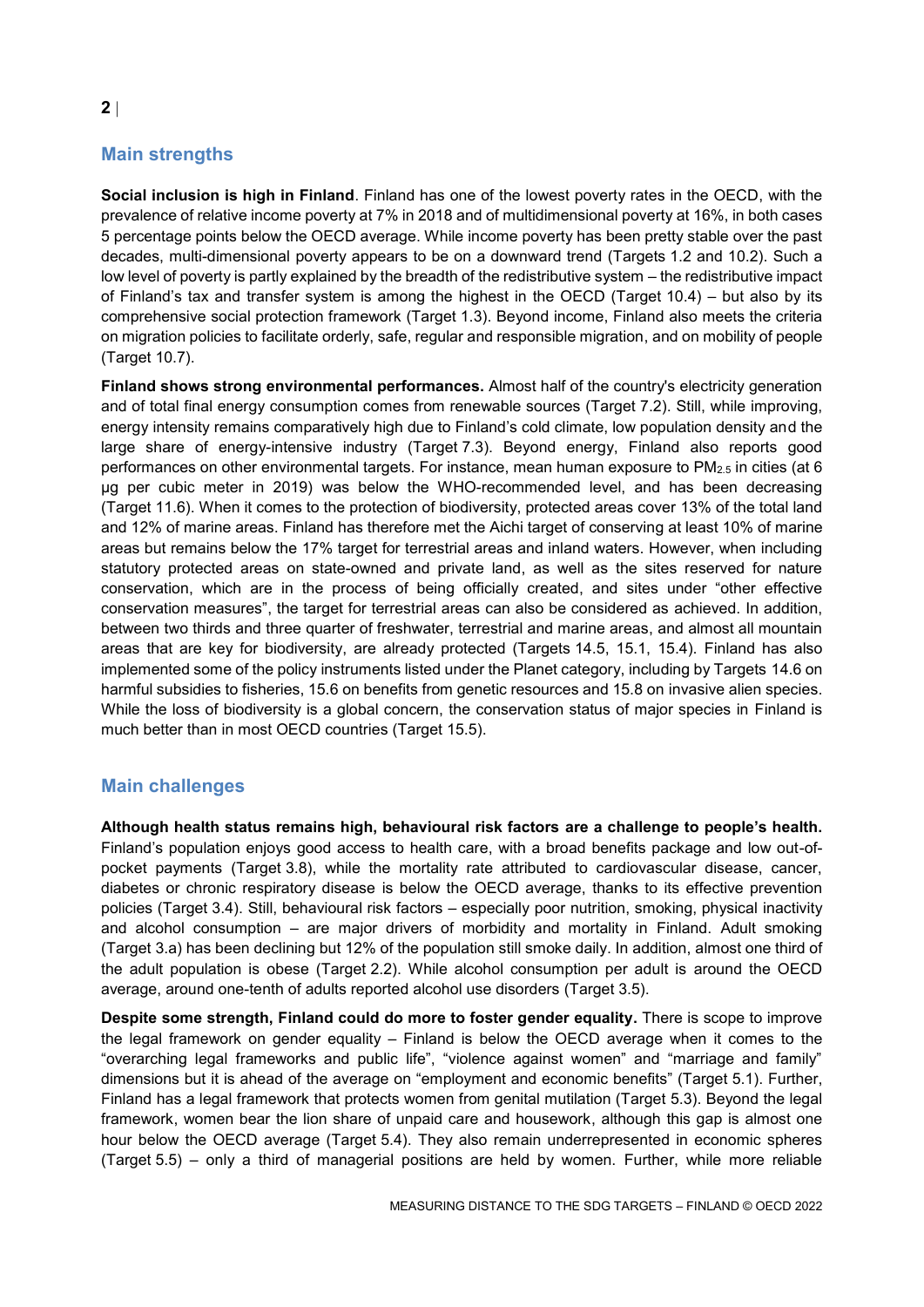information is needed, the available evidence shows that violence against women remains a serious problem (Target 5.2). In Finland, 8% of ever-partnered women and girls reported having experienced physical and/or sexual violence by a current or former intimate partner in the previous 12 months, 3 percentage points above the OECD average. Still, cross country differences may reflect inadequate public resources for data collection, shame and fear by victims, as well as reluctance to identify and take action against the perpetrators.

**More needs to be done to foster the circular economy.** While all municipal solid waste is collected and more than 40% of municipal waste is fed back into the economy (Targets 11.6 and 12.5), Finland's waste intensity (total amount of waste per capita) is the highest of the OECD. In addition, despite improvements in recent years, material consumption remains well above the OECD average and is among the highest in the OECD (Targets 8.4 and 12.2). Finland is performing around the OECD average on beach litter (Target 14.1).

# **Statistical gaps**

**Like in many other OECD countries, data availability remains a challenge when measuring distances to targets** (see the Overview chapter for details). For Finland, available data on the level of the different indicators allow covering 132 of the 169 targets. As shown in [Figure](#page-3-1) 2 below, indicator coverage is uneven across the 17 goals. While ten goals (within the People, Prosperity and Planet categories) have most of their targets covered (the indicator coverage exceeds 80%), coverage is lower for Goal 14 on life below water, with only half of its targets covered. Data gaps become starker when focusing on performance indicators, excluding those relating to contextual information. In this case, coverage exceeds 80% only for Goal 3 on health and Goal 4 on education. Moreover, for seven goals, mostly within Planet category (Goals 12, 13, 14 and 15) but also in Goals 5 on gender equality, 11 on cities and 17 on partnerships, data are lacking to monitor progress over time for more than two in three targets.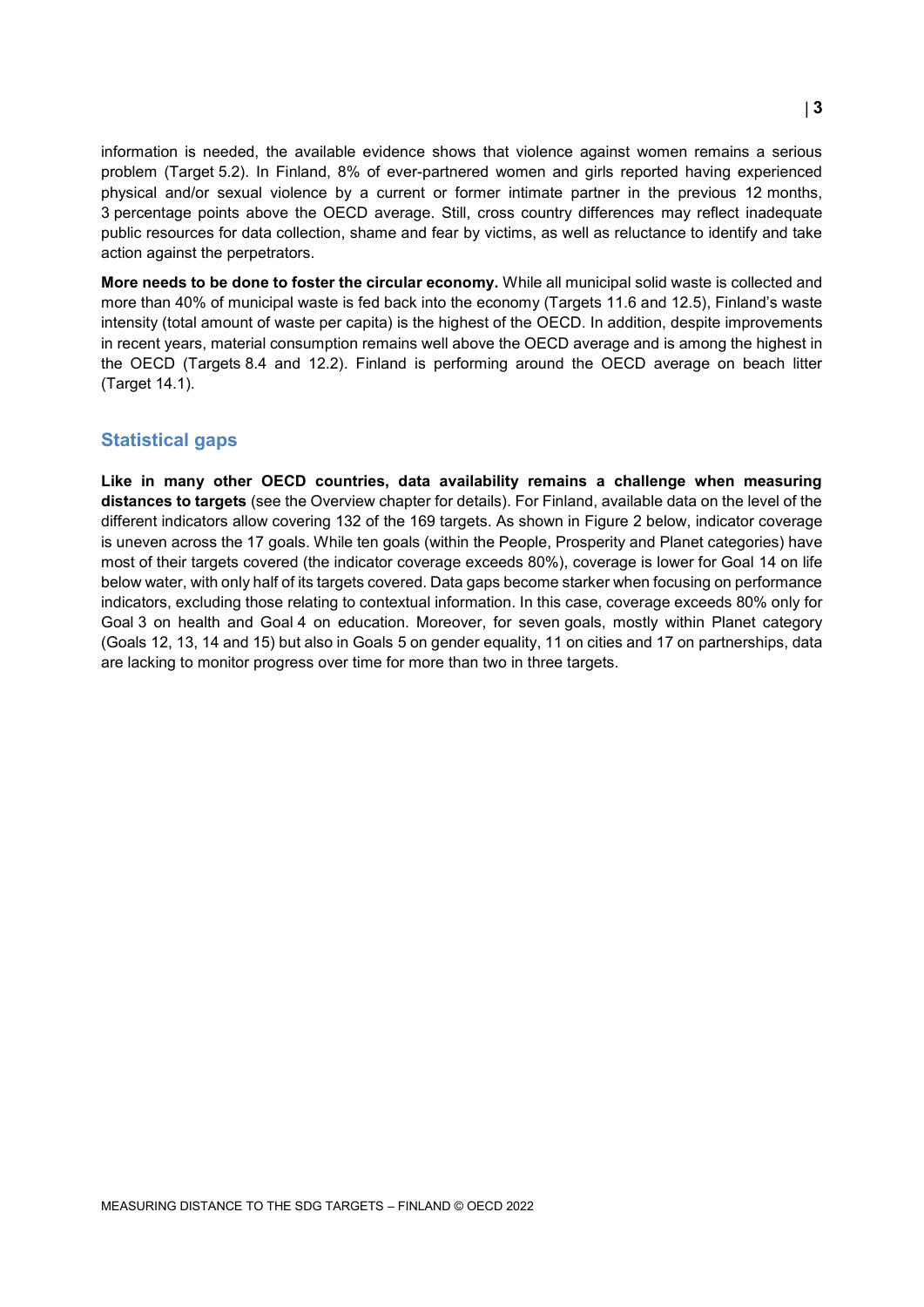

# <span id="page-3-1"></span>**Figure 2. Finland's share of the 2030 Agenda's targets covered by at least one indicator, by goal**

Note: The figure represents Finland's share of targets covered by at least one indicator for each SDG. Numbers from 1 to 17 stand for the goals: 1 No poverty, 2 Zero hunger, 3 Good health and well-being, 4 Quality education, 5 Gender equality, 6 Clean water and sanitation, 7 Affordable and clean energy, 8 Decent work and economic growth, 9 Industry, innovation and infrastructure, 10 Reduced inequalities, 11 Sustainable cities and communities, 12 Responsible consumption and production, 13 Climate action, 14 Life below water, 15 Life on land, 16 Peace, justice and strong institutions and 17 Partnerships for the goals. These goals are grouped under five broad themes (the "5Ps"): People, Planet, Prosperity, Peace and Partnership. Beyond data availability, other statistical gaps such as timeliness or granularity also need to be considered. For instance, given the lag in available data, the effects of the pandemic on current distance and trajectories may not be reflected in the estimates. Source: All data is taken and adapted from (UNDESA, 2021<sub>[1]</sub>), *SDG Global Database*[, https://unstats.un.org/sdgs/unsdg](https://unstats.un.org/sdgs/unsdg) and (OECD, 2021<sub>[2]</sub>), *OECD.Stat,* <https://stats.oecd.org/> (accessed on 29 October 2021).

# **Detailed information**

While some SDG Targets are, on average, close to being met, performance is very uneven across the 17 Goals of the 2030 Agenda for Sustainable Development. [Table](#page-3-0) 1 presents an overview of Finland's progress towards targets based on available data for each of the 17 Goals. It shows that distances to Targets and trends over time differ significantly even when considering a specific goal.

| Goal           | Target           | Short Label                   | Distance to   | Trend Assessment                                                     | OECD            | <b>OECD Trend</b>                                   |
|----------------|------------------|-------------------------------|---------------|----------------------------------------------------------------------|-----------------|-----------------------------------------------------|
|                |                  |                               | Target (s.u.) |                                                                      | Average         | Assessment                                          |
|                |                  |                               |               |                                                                      | distance (s.u.) |                                                     |
|                | 1.1              | Extreme poverty               | 0.00          | Target is achieved or on<br>track to being achieved                  | 0.00            | Target is achieved or on<br>track to being achieved |
|                | 1.2              | Poverty in all its dimensions | 0.49          | No progress or moving<br>away from the SDG target                    | 1.41            | No progress or moving<br>away from the SDG target   |
|                | 1.3              | Social protection coverage    | 0.19          | Target is achieved or on<br>track to being achieved                  | 0.80            | No progress or moving<br>away from the SDG target   |
|                | 1.4              | Access to basic services      | 0.00          | Target is achieved or on<br>track to being achieved                  | 0.00            | Target is achieved or on<br>track to being achieved |
|                | 1.5              | Resilience to shocks          | 0.18          | n.a.                                                                 | 1.00            | n.a.                                                |
| $\mathfrak{p}$ | 2.1              | Hunger                        | 0.28          | Progress has been made,<br>but is insufficient to meet<br>the target | 0.28            | No progress or moving<br>away from the SDG target   |
| $\overline{2}$ | $2.2\phantom{0}$ | Malnutrition                  | 2.43          | No progress or moving                                                | 2.46            | No progress or moving                               |

#### <span id="page-3-0"></span>**Table 1. Finland distances to targets and recent trends**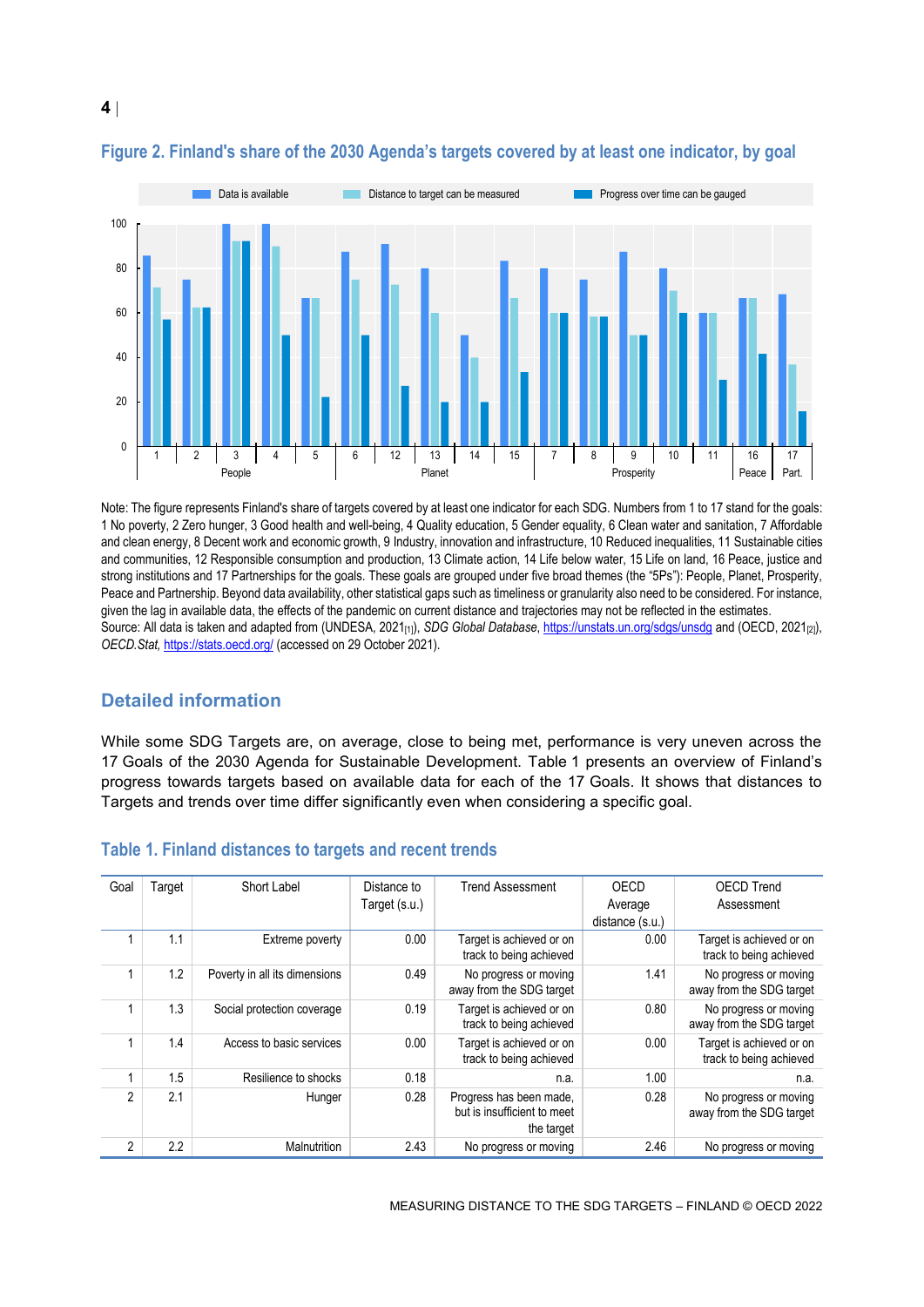| Goal                                  | Target     | Short Label                                         | Distance to   | <b>Trend Assessment</b>                                              | OECD            | <b>OECD Trend</b>                                                    |
|---------------------------------------|------------|-----------------------------------------------------|---------------|----------------------------------------------------------------------|-----------------|----------------------------------------------------------------------|
|                                       |            |                                                     | Target (s.u.) |                                                                      | Average         | Assessment                                                           |
|                                       |            |                                                     |               |                                                                      | distance (s.u.) |                                                                      |
|                                       |            |                                                     |               | away from the SDG target                                             |                 | away from the SDG target                                             |
| $\overline{2}$                        | 2.4        | Sustainable production                              | 1.06          | Progress has been made,<br>but is insufficient to meet<br>the target | 1.34            | No progress or moving<br>away from the SDG target                    |
| $\overline{2}$                        | 2.5        | Diversity of seeds and<br>livestocks*               | 3.76          | No progress or moving<br>away from the SDG target                    | 3.59            | No progress or moving<br>away from the SDG target                    |
| $\overline{2}$                        | 2.c        | Food prices anomalies                               | 0.00          | Target is achieved or on<br>track to being achieved                  | 0.00            | Target is achieved or on<br>track to being achieved                  |
| 3                                     | 3.1        | Maternal mortality                                  | 0.00          | Target is achieved or on<br>track to being achieved                  | 0.00            | Target is achieved or on<br>track to being achieved                  |
| 3                                     | 3.2        | Death of newborns and<br>children                   | 0.00          | Target is achieved or on<br>track to being achieved                  | 0.00            | Target is achieved or on<br>track to being achieved                  |
| 3                                     | 3.3        | Communicable diseases                               | 0.36          | Target is achieved or on<br>track to being achieved                  | 0.56            | Progress has been made,<br>but is insufficient to meet<br>the target |
| 3                                     | 3.4        | Premature mortality                                 | 1.26          | Progress has been made,<br>but is insufficient to meet<br>the target | 1.26            | Progress has been made,<br>but is insufficient to meet<br>the target |
| 3                                     | 3.5        | Prevention of Substance<br>abuse                    | 0.78          | Progress has been made,<br>but is insufficient to meet<br>the target | 0.63            | Progress has been made,<br>but is insufficient to meet<br>the target |
| 3                                     | 3.6        | Road traffic accidents*                             | 0.34          | Progress has been made,<br>but is insufficient to meet<br>the target | 0.78            | Progress has been made,<br>but is insufficient to meet<br>the target |
| 3                                     | 3.7        | Access to sexual health-care                        | 0.05          | Target is achieved or on<br>track to being achieved                  | 0.58            | Progress has been made,<br>but is insufficient to meet<br>the target |
| 3                                     | 3.8        | Health coverage                                     | 1.91          | Progress has been made,<br>but is insufficient to meet<br>the target | 1.79            | Progress has been made,<br>but is insufficient to meet<br>the target |
| 3                                     | 3.9        | Deaths and illness from<br>pollution                | 0.44          | No progress or moving<br>away from the SDG target                    | 0.55            | No progress or moving<br>away from the SDG target                    |
| 3                                     | 3.a        | Tobacco consumption                                 | 1.93          | Progress has been made,<br>but is insufficient to meet<br>the target | 2.65            | Progress has been made,<br>but is insufficient to meet<br>the target |
| 3                                     | 3.b        | Vaccination                                         | 0.32          | Target is achieved or on<br>track to being achieved                  | 0.37            | Target is achieved or on<br>track to being achieved                  |
| 3                                     | 3.d        | Health emergency<br>preparedness                    | 0.59          | Target is achieved or on<br>track to being achieved                  | 1.19            | Target is achieved or on<br>track to being achieved                  |
| 4                                     | 4.1        | Primary and secondary<br>education                  | 0.63          | No progress or moving<br>away from the SDG target                    | 1.17            | No progress or moving<br>away from the SDG target                    |
| 4                                     | 4.2        | Pre-primary education                               | 0.00          | Target is achieved or on<br>track to being achieved                  | 0.24            | Target is achieved or on<br>track to being achieved                  |
| 4                                     | 4.3        | Lifelong learning                                   | 0.76          | No progress or moving<br>away from the SDG target                    | 1.25            | No progress or moving<br>away from the SDG target                    |
| 4                                     | 4.4        | Skills for employment                               | 0.61          | Target is achieved or on<br>track to being achieved                  | 1.23            | No progress or moving<br>away from the SDG target                    |
| 4                                     | 4.5        | Disparities in education                            | 1.11          | No progress or moving<br>away from the SDG target                    | 1.49            | No progress or moving<br>away from the SDG target                    |
| 4                                     | 4.6        | Adults' literacy and numeracy                       | 0.75          | n.a.                                                                 | 1.57            | n.a.                                                                 |
| 4                                     | 4.7        | Skills for sustainable<br>development               | 1.15          | n.a.                                                                 | 1.04            | n.a.                                                                 |
| 4                                     | 4.a        | <b>Education facilities</b>                         | 0.00          | n.a.                                                                 | 0.05            | n.a.                                                                 |
| $\overline{\mathbf{4}}$<br>$\sqrt{5}$ | 4.c<br>5.1 | Qualification of teachers<br>Discrimination against | 1.03<br>2.06  | n.a.<br>n.a.                                                         | 0.60<br>1.32    | n.a.<br>n.a.                                                         |
|                                       |            | women                                               |               |                                                                      |                 |                                                                      |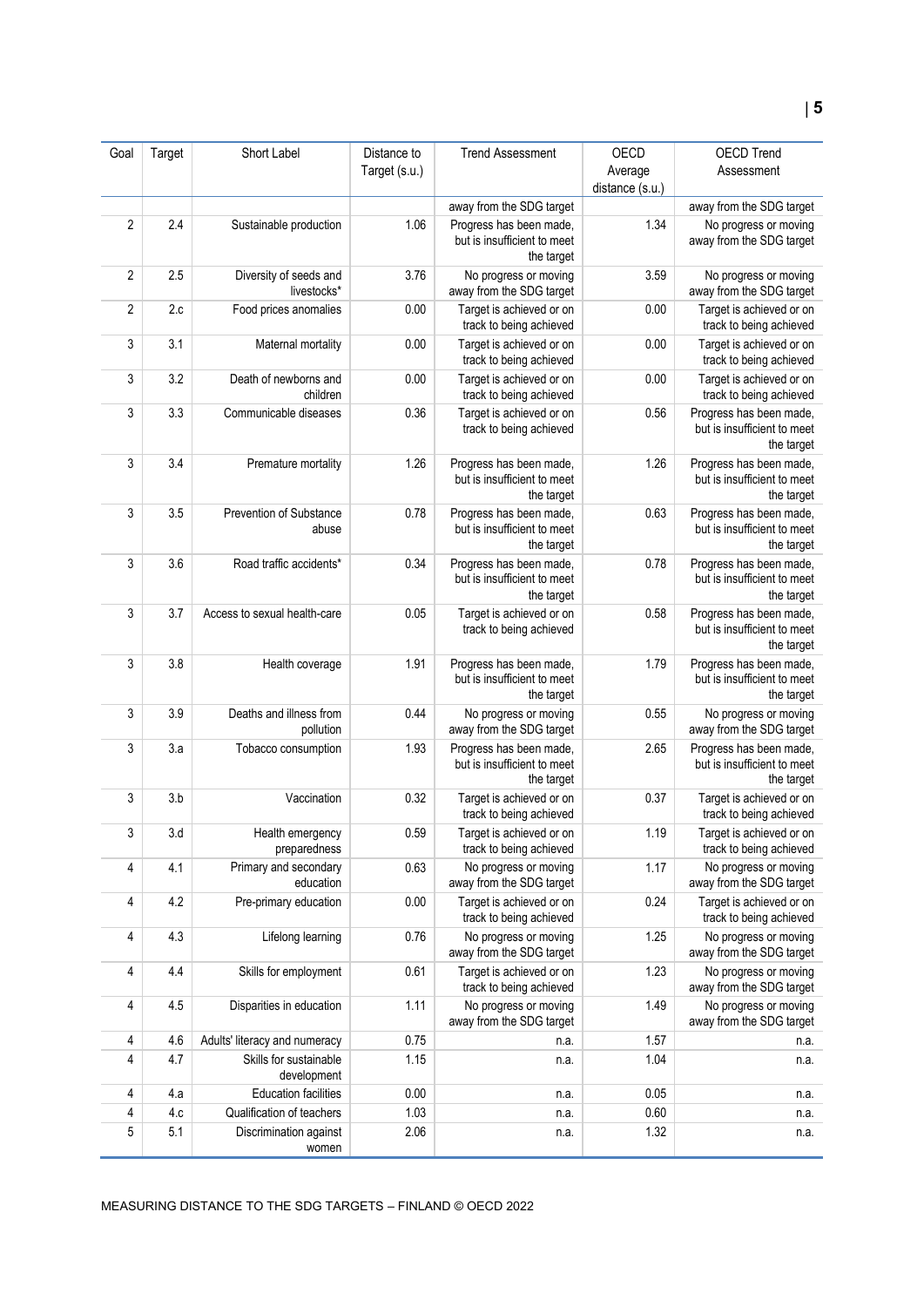| Goal           | Target | Short Label                      | Distance to   | <b>Trend Assessment</b>                                              | OECD                       | <b>OECD Trend</b>                                                    |
|----------------|--------|----------------------------------|---------------|----------------------------------------------------------------------|----------------------------|----------------------------------------------------------------------|
|                |        |                                  | Target (s.u.) |                                                                      | Average<br>distance (s.u.) | Assessment                                                           |
| 5              | 5.2    | Violence against women           | 2.14          | n.a.                                                                 | 0.89                       | n.a.                                                                 |
| 5              | 5.3    | Harmful practices                | 2.31          | n.a.                                                                 | 1.37                       | n.a.                                                                 |
| 5              | 5.4    | Unpaid care and domestic<br>work | 1.05          | n.a.                                                                 | 1.79                       | n.a.                                                                 |
| 5              | 5.5    | Women's participation            | 1.10          | Progress has been made,<br>but is insufficient to meet<br>the target | 1.89                       | Progress has been made,<br>but is insufficient to meet<br>the target |
| 5              | 5.b    | Women's empowerment              | 0.00          | Target is achieved or on<br>track to being achieved                  | 0.53                       | Target is achieved or on<br>track to being achieved                  |
| 6              | 6.1    | Access to drinking water         | 0.00          | Target is achieved or on<br>track to being achieved                  | 0.15                       | Target is achieved or on<br>track to being achieved                  |
| 6              | 6.2    | Waste water treatment            | 0.35          | Progress has been made,<br>but is insufficient to meet<br>the target | 0.35                       | Progress has been made,<br>but is insufficient to meet<br>the target |
| 6              | 6.3    | Water quality                    | 0.11          | Target is achieved or on<br>track to being achieved                  | 0.68                       | Target is achieved or on<br>track to being achieved                  |
| 6              | 6.4    | Water-use efficiency             | 0.55          | No progress or moving<br>away from the SDG target                    | 0.54                       | Progress has been made,<br>but is insufficient to meet<br>the target |
| 6              | 6.5    | Water resources<br>management    | 0.57          | n.a.                                                                 | 0.98                       | n.a.                                                                 |
| 6              | 6.6    | Water-related ecosystems*        | 0.23          | n.a.                                                                 | 2.18                       | n.a.                                                                 |
| $\overline{7}$ | 7.1    | Access to energy                 | 0.00          | Target is achieved or on<br>track to being achieved                  | 0.00                       | Target is achieved or on<br>track to being achieved                  |
| $\overline{7}$ | 7.2    | Clean energy                     | 0.28          | Progress has been made,<br>but is insufficient to meet<br>the target | 0.62                       | Progress has been made,<br>but is insufficient to meet<br>the target |
| $\overline{7}$ | 7.3    | Energy efficiency                | 1.82          | Progress has been made,<br>but is insufficient to meet<br>the target | 0.98                       | Progress has been made,<br>but is insufficient to meet<br>the target |
| 8              | 8.1    | GDP growth                       | 2.43          | No progress or moving<br>away from the SDG target                    | 1.89                       | No progress or moving<br>away from the SDG target                    |
| 8              | 8.2    | Productivity                     | 2.57          | No progress or moving<br>away from the SDG target                    | 1.77                       | No progress or moving<br>away from the SDG target                    |
| 8              | 8.4    | Material footprint               | 1.23          | Progress has been made,<br>but is insufficient to meet<br>the target | 0.82                       | Progress has been made,<br>but is insufficient to meet<br>the target |
| 8              | 8.5    | Employment                       | 0.82          | No progress or moving<br>away from the SDG target                    | 0.97                       | No progress or moving<br>away from the SDG target                    |
| 8              | 8.6    | <b>NEET</b>                      | 1.21          | No progress or moving<br>away from the SDG target                    | 1.69                       | No progress or moving<br>away from the SDG target                    |
| 8              | 8.8    | Labour rights                    | 0.35          | Progress has been made,<br>but is insufficient to meet<br>the target | 0.80                       | Progress has been made,<br>but is insufficient to meet<br>the target |
| 8              | 8.10   | Financial institutions           | 0.00          | Target is achieved or on<br>track to being achieved                  | 0.45                       | Target is achieved or on<br>track to being achieved                  |
| 9              | 9.2    | Sustainable industry             | 0.63          | No progress or moving<br>away from the SDG target                    | 0.95                       | No progress or moving<br>away from the SDG target                    |
| 9              | 9.4    | Environmental impact             | 0.72          | Progress has been made,<br>but is insufficient to meet<br>the target | 0.87                       | Progress has been made,<br>but is insufficient to meet<br>the target |
| 9              | 9.5    | Research and development         | 0.24          | No progress or moving<br>away from the SDG target                    | 1.06                       | Progress has been made,<br>but is insufficient to meet<br>the target |
| 9              | 9.c    | ICT                              | 0.39          | Progress has been made,<br>but is insufficient to meet<br>the target | 0.36                       | Progress has been made,<br>but is insufficient to meet<br>the target |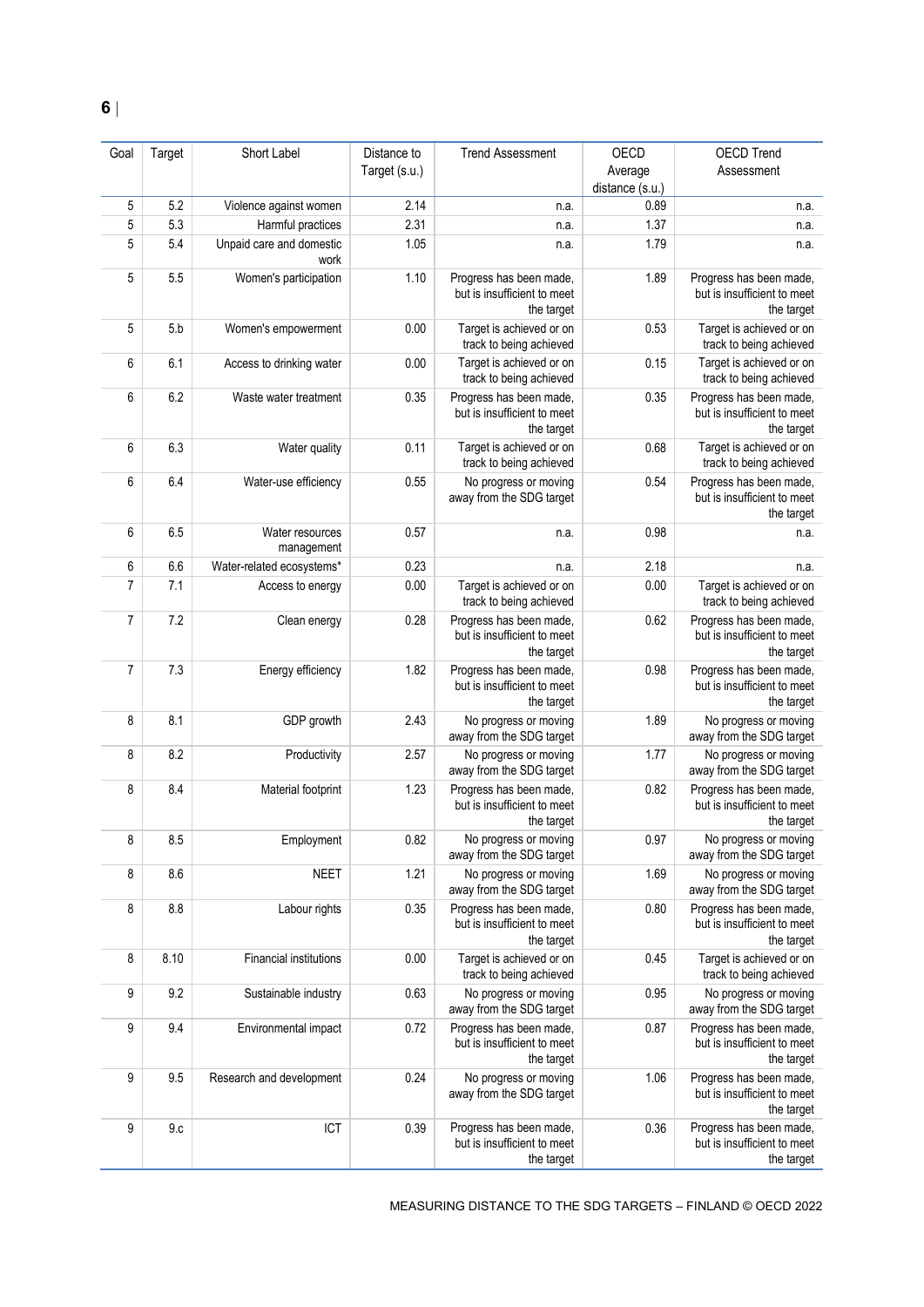| Goal | Target | Short Label                           | Distance to   | <b>Trend Assessment</b>                                              | OECD            | <b>OECD Trend</b>                                                    |
|------|--------|---------------------------------------|---------------|----------------------------------------------------------------------|-----------------|----------------------------------------------------------------------|
|      |        |                                       | Target (s.u.) |                                                                      | Average         | Assessment                                                           |
|      |        |                                       |               |                                                                      | distance (s.u.) |                                                                      |
| 10   | 10.1   | Income distribution                   | 1.01          | No progress or moving<br>away from the SDG target                    | 1.23            | No progress or moving<br>away from the SDG target                    |
| 10   | 10.2   | Social inclusion                      | 0.29          | No progress or moving<br>away from the SDG target                    | 1.54            | No progress or moving<br>away from the SDG target                    |
| 10   | 10.3   | Inequalities of outcome               | 1.10          | Progress has been made,<br>but is insufficient to meet<br>the target | 1.27            | Progress has been made,<br>but is insufficient to meet<br>the target |
| 10   | 10.4   | Redistribution                        | 0.46          | No progress or moving<br>away from the SDG target                    | 1.12            | No progress or moving<br>away from the SDG target                    |
| 10   | 10.5   | Financial markets                     | 0.99          | No progress or moving<br>away from the SDG target                    | 0.90            | No progress or moving<br>away from the SDG target                    |
| 10   | 10.7   | Migration                             | 0.00          | n.a.                                                                 | 0.69            | n.a.                                                                 |
| 10   | 10.a   | Tariff-lines                          | 0.77          | Progress has been made,<br>but is insufficient to meet<br>the target | 0.93            | Progress has been made,<br>but is insufficient to meet<br>the target |
| 11   | 11.1   | Housing                               | 0.60          | No progress or moving<br>away from the SDG target                    | 0.80            | No progress or moving<br>away from the SDG target                    |
| 11   | 11.3   | Urbanization                          | 2.52          | Progress has been made,<br>but is insufficient to meet<br>the target | 1.19            | Progress has been made,<br>but is insufficient to meet<br>the target |
| 11   | 11.5   | Impact of disasters                   | 0.03          | n.a.                                                                 | 1.19            | n.a.                                                                 |
| 11   | 11.6   | Environmental impact of<br>cities     | 0.11          | Progress has been made,<br>but is insufficient to meet<br>the target | 0.49            | Progress has been made,<br>but is insufficient to meet<br>the target |
| 11   | 11.a   | Urban policies                        | 0.00          | n.a.                                                                 | 0.23            | n.a.                                                                 |
| 11   | 11.b   | <b>Disaster Risk Reduction</b>        | 0.33          | n.a.                                                                 | 0.81            | n.a.                                                                 |
| 12   | 12.1   | Sustainable cons. and prod.           | 0.00          | n.a.                                                                 | 0.00            | n.a.                                                                 |
| 12   | 12.2   | Efficient use of natural<br>resources | 1.47          | Progress has been made,<br>but is insufficient to meet<br>the target | 0.87            | Progress has been made,<br>but is insufficient to meet<br>the target |
| 12   | 12.3   | Food waste                            | 1.11          | n.a.                                                                 | 1.36            | n.a.                                                                 |
| 12   | 12.4   | Chemical and hazardous<br>waste*      | 0.79          | n.a.                                                                 | 1.02            | n.a.                                                                 |
| 12   | 12.5   | Waste generation                      | 0.45          | Progress has been made,<br>but is insufficient to meet<br>the target | 0.66            | Progress has been made,<br>but is insufficient to meet<br>the target |
| 12   | 12.7   | Public procurement practices          | 0.00          | n.a.                                                                 | 0.00            | n.a.                                                                 |
| 12   | 12.8   | Education for sustainability          | 1.15          | n.a.                                                                 | 1.04            | n.a.                                                                 |
| 12   | 12.b   | Tourism sustainability                | 1.33          | Progress has been made,<br>but is insufficient to meet<br>the target | 1.87            | No progress or moving<br>away from the SDG target                    |
| 13   | 13.1   | Resilience to climate events          | 0.22          | n.a.                                                                 | 0.73            | n.a.                                                                 |
| 13   | 13.2   | Greenhouse gas emissions              | 0.98          | Progress has been made,<br>but is insufficient to meet<br>the target | 1.15            | Progress has been made,<br>but is insufficient to meet<br>the target |
| 13   | 13.3   | Education for sustainability          | 1.15          | n.a.                                                                 | 1.04            | n.a.                                                                 |
| 14   | 14.1   | Marine pollution**                    | 1.89          | No progress or moving<br>away from the SDG target                    | 1.84            | Progress has been made,<br>but is insufficient to meet<br>the target |
| 14   | 14.5   | Protected marine areas*               | 0.42          | Progress has been made,<br>but is insufficient to meet<br>the target | 0.38            | Progress has been made,<br>but is insufficient to meet<br>the target |
| 14   | 14.6   | Harmful subsidies to<br>fisheries*    | 0.00          | n.a.                                                                 | 0.36            | n.a.                                                                 |
| 14   | 14.b   | Small-scale fisheries                 | 1.80          | n.a.                                                                 | 1.64            | n.a.                                                                 |
| 15   | 15.1   | Ecosystem protection*                 | 0.63          | Progress has been made,                                              | 0.74            | Progress has been made,                                              |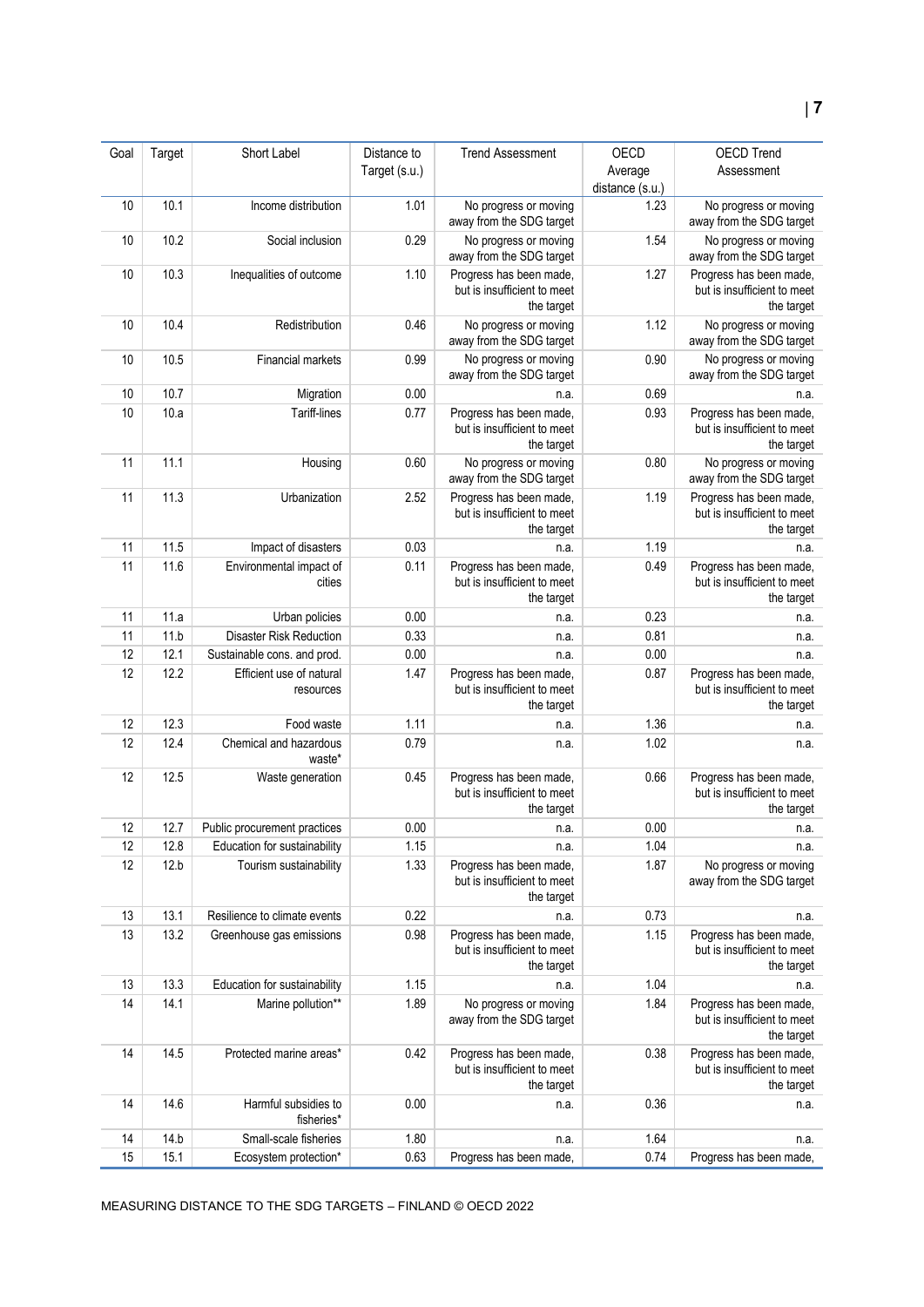| Goal | Target | Short Label                                                             | Distance to<br>Target (s.u.) | <b>Trend Assessment</b>                                              | OECD<br>Average<br>distance (s.u.) | <b>OECD Trend</b><br>Assessment                                      |
|------|--------|-------------------------------------------------------------------------|------------------------------|----------------------------------------------------------------------|------------------------------------|----------------------------------------------------------------------|
|      |        |                                                                         |                              | but is insufficient to meet<br>the target                            |                                    | but is insufficient to meet<br>the target                            |
| 15   | 15.2   | Sustainable use of forest*                                              | 0.48                         | Target is achieved or on<br>track to being achieved                  | 0.60                               | Target is achieved or on<br>track to being achieved                  |
| 15   | 15.3   | Desertification                                                         | 0.09                         | n.a.                                                                 | 1.04                               | n.a.                                                                 |
| 15   | 15.4   | Mountain ecosystems                                                     | 0.00                         | Target is achieved or on<br>track to being achieved                  | 0.73                               | Progress has been made,<br>but is insufficient to meet<br>the target |
| 15   | 15.5   | Threatened species*                                                     | 0.10                         | No progress or moving<br>away from the SDG target                    | 1.20                               | No progress or moving<br>away from the SDG target                    |
| 15   | 15.6   | Benefits from genetic<br>resources                                      | 0.00                         | n.a.                                                                 | 0.78                               | n.a.                                                                 |
| 15   | 15.8   | Invasive alien species*                                                 | 0.00                         | n.a                                                                  | 0.30                               | n.a.                                                                 |
| 15   | 15.9   | National and local planning*                                            | 0.00                         | n.a.                                                                 | 0.54                               | n.a.                                                                 |
| 16   | 16.1   | Violence and related deaths                                             | 0.82                         | Progress has been made,<br>but is insufficient to meet<br>the target | 0.66                               | Progress has been made,<br>but is insufficient to meet<br>the target |
| 16   | 16.2   | Violence against children                                               | 0.60                         | No progress or moving<br>away from the SDG target                    | 0.65                               | No progress or moving<br>away from the SDG target                    |
| 16   | 16.3   | Rule of law                                                             | 1.10                         | No progress or moving<br>away from the SDG target                    | 2.33                               | No progress or moving<br>away from the SDG target                    |
| 16   | 16.6   | Accountable institutions                                                | 0.77                         | Progress has been made,<br>but is insufficient to meet<br>the target | 2.26                               | Progress has been made,<br>but is insufficient to meet<br>the target |
| 16   | 16.7   | Inclusive decision-making                                               | 1.47                         | n.a.                                                                 | 1.85                               | n.a.                                                                 |
| 16   | 16.9   | Legal identity for all                                                  | 0.00                         | n.a.                                                                 | 0.00                               | n.a.                                                                 |
| 16   | 16.10  | Access to information                                                   | 0.00                         | n.a.                                                                 | 0.00                               | n.a.                                                                 |
| 16   | 16.a   | National institutions                                                   | 0.00                         | Target is achieved or on<br>track to being achieved                  | 0.54                               | Target is achieved or on<br>track to being achieved                  |
| 17   | 17.2   | <b>Official Development</b><br>Assistance                               | 0.73                         | Progress has been made,<br>but is insufficient to meet<br>the target | 0.94                               | Progress has been made,<br>but is insufficient to meet<br>the target |
| 17   | 17.10  | Multilateral trading system                                             | 0.01                         | Target is achieved or on<br>track to being achieved                  | 0.45                               | Target is achieved or on<br>track to being achieved                  |
| 17   | 17.12  | Market access for least<br>developed countries                          | 0.10                         | Progress has been made,<br>but is insufficient to meet<br>the target | 0.72                               | No progress or moving<br>away from the SDG target                    |
| 17   | 17.15  | National leadership to<br>implement policies for<br>poverty eradication | 0.98                         | n.a.                                                                 | 2.32                               | n.a.                                                                 |
| 17   | 17.16  | Global Partnership for<br>Sustainable Development                       | 0.00                         | n.a.                                                                 | 0.89                               | n.a.                                                                 |
| 17   | 17.18  | Statistical capacity                                                    | 0.00                         | n.a.                                                                 | 0.09                               | n.a.                                                                 |
| 17   | 17.19  | Statistical capacity-building                                           | 0.00                         | n.a.                                                                 | 0.11                               | n.a.                                                                 |

Note: \* refers to targets with a 2020 deadline. \*\* refers to targets with a 2025 deadline. The OECD average is measured as the simple average across OECD countries with available data.

Source: All data is taken and adapted from (UNDESA, 2021<sub>[1]</sub>), *SDG Global Database*[, https://unstats.un.org/sdgs/unsdg](https://unstats.un.org/sdgs/unsdg) and (OECD, 2021<sub>[2]</sub>), *OECD.Stat,* <https://stats.oecd.org/> (accessed on 29 October 2021).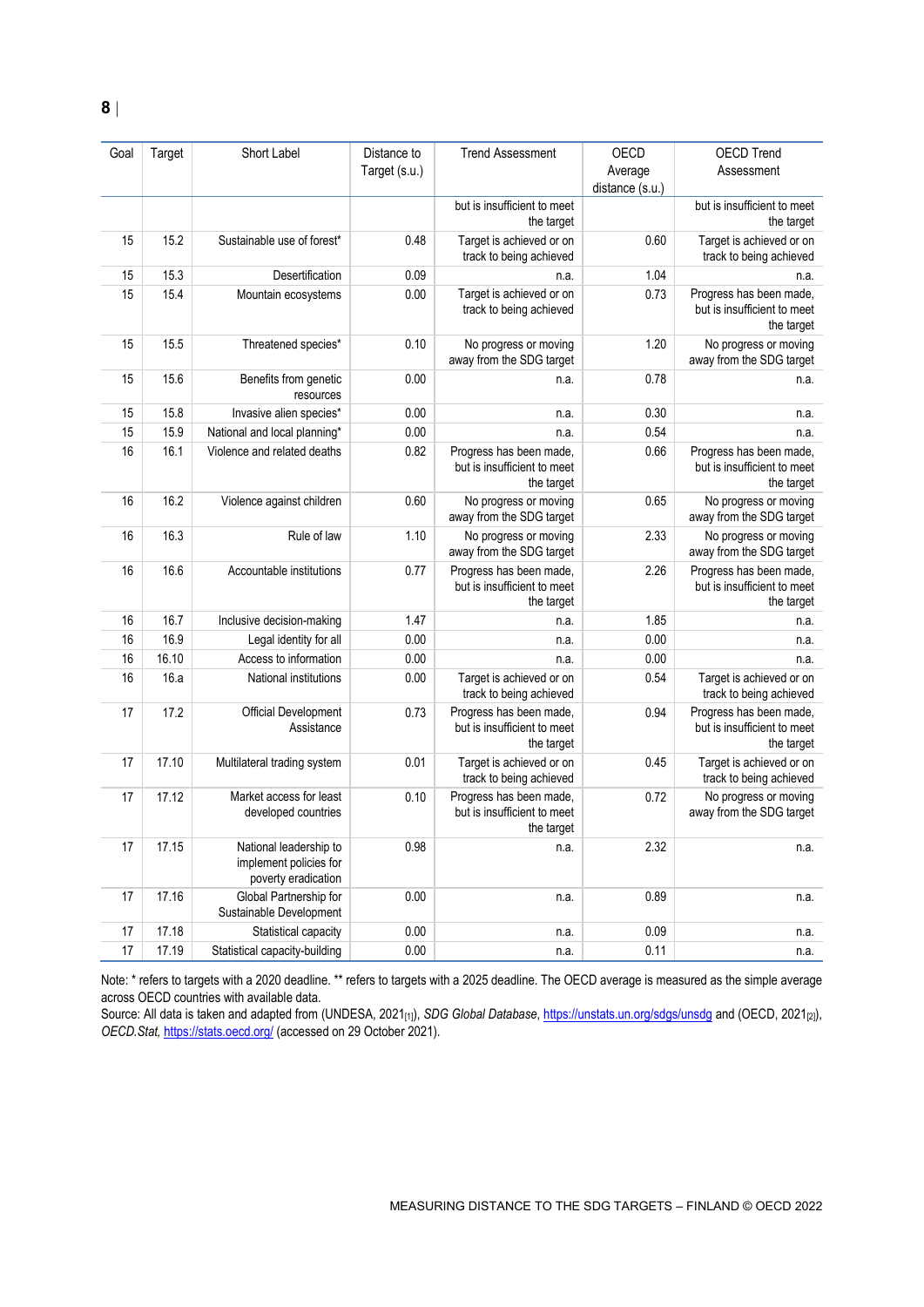# <span id="page-8-0"></span>**How to read this country profile**

The OECD report *The Short and Winding Road to 2030: Measuring Distance to the SDG Targets* evaluates the distance that OECD countries need to travel to meet SDG targets for which data are currently available. It also looks at whether countries have been moving towards or away from these targets, and how likely they are to meet their commitments by 2030, based on an analysis of recent trends and the observed volatility in the different indicators.

As most authors and international organisations, this report adopts a rather simple geometric growth model for assessing the direction and pace of recent changes in the context of the SDGs. Yet, instead of making direct estimates of the value of the indicator by 2030, it models the likelihood of achieving a specific level using Monte Carlo simulations.

While the report provides an overview of where OECD countries, taken as a whole, currently stand, country profiles provide details of the performance and data availability of individual OECD countries.

# *How to read the OECD SDG Wheel?*

Progress on SDGs requires a granular understanding of countries' strengths and weaknesses based on the consideration of the 169 targets of the 2030 Agenda. [Figure](#page-0-0) 1 shows both **current achievements** (in the inner circle; the longer the bar, the smaller the distance remaining to be travelled) **as well as whether OECD countries are on track** (or are at least making progress) to meet their commitments by 2030 (in the outer circle).

The length of each bar shows current level of achievement on each target. As detailed in the Methodological Annex, countries' distance to target is measured as the "standardised difference" between a country's current position and the target end-value. For each indicator, the standardised measurement unit (s.u.) is the standard deviation observed among OECD countries in the reference year (i.e. the year closest to 2015). Therefore, the longer the bar, the shorter the distance still to be travelled to reach the target by 2030. The colours of the bars applied to the various targets refer to the goals they pertain to.

The outer ring shows how OECD countries are performing over time and how likely they are to meet the different targets by 2030 based on the observed trends of the various indicators. It uses stoplight colours to classify the progress towards the target:

- green is used to indicate those countries that (based on the change in the different indicators over a recent period) should meet the target in 2030 just by maintaining their current pace of progress (i.e. more than 75% of (randomised) projections meet the target);
- yellow for those countries whose current pace of progress is insufficient to meet the target by 2030 (i.e. less than 75% of randomised projections meet the target, while the correlation coefficient between the indicator and the year is high and statistically significant, implying that a significant trend could be detected); and
- red for those countries whose recent changes have been stagnating or moving them further away from the target (i.e. less than 75% of randomised projections meet the target and the correlation coefficient between the indicator and the year is low or statistically insignificant, implying that no statistical trend could be identified).

# *How to read the Strength and Challenges sections?*

With the aim of helping its member countries in navigating the 2030 Agenda and in setting their own priorities for action, this report relies on a unique methodology for measuring the distance that OECD countries have to travel to achieve SDG targets. The identification of the main strengths and challenges proposed in this report relies on current performances only: